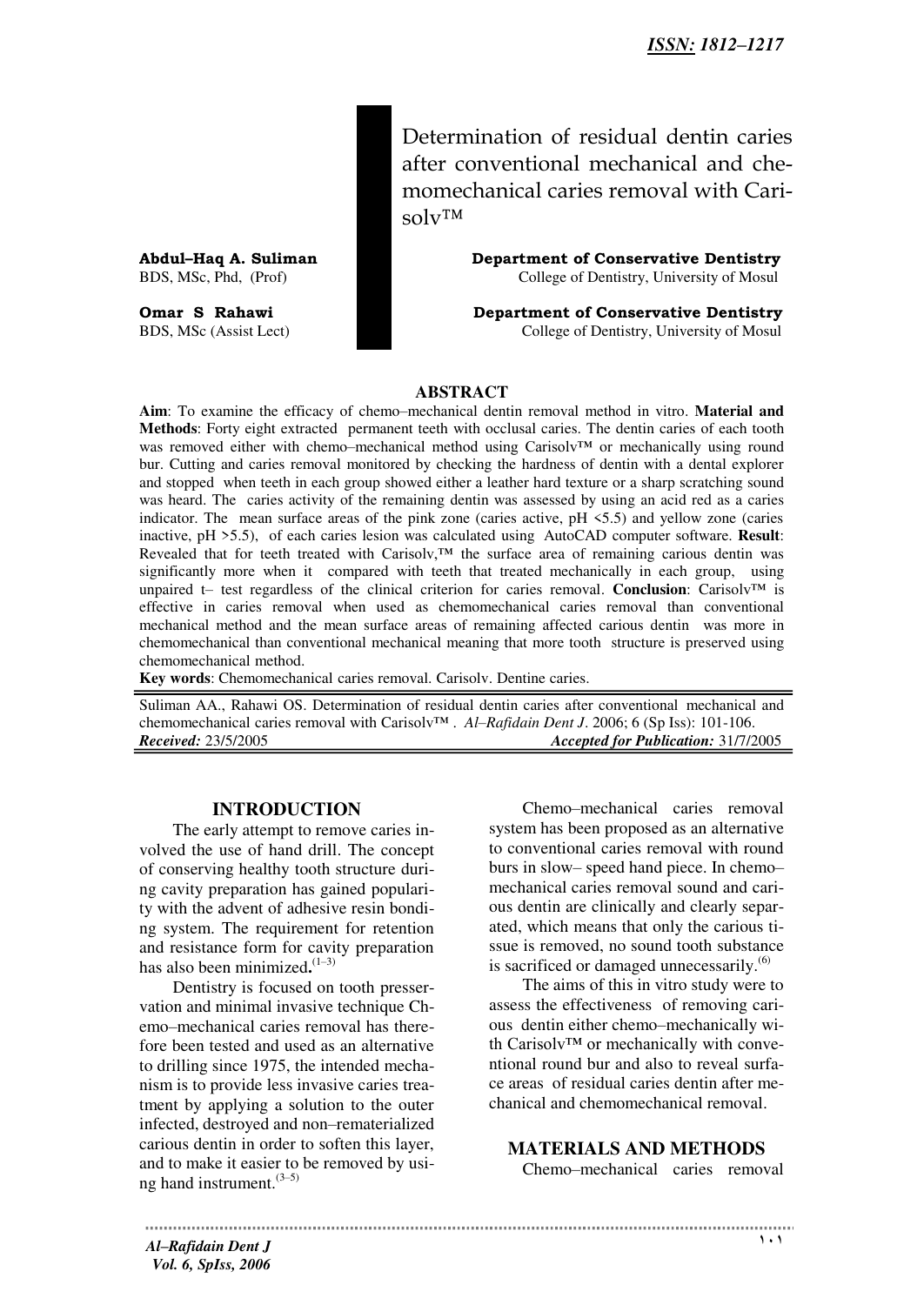material Carisolv™ gel ((Medi Team, Sweden) was used in this study.

Forty eight extracted human permanent molars teeth with deep occlusal class I carious dentin that are not reaching the pulp as examined by radiograph, then teeth were stored in distilled water with 0.1 % thymol crystal immediately after extraction and used within one week.

After cleaning the soft tissue and extrinsic deposits and polished with pumice and water slurry to remove debris using slow speed hand piece and rubber cups. Before sectioning, enamel overhang was removed using diamond bur with high speed turbine for convenience form.

All teeth were sectioned through the center of carious lesion in buccolingual direction with vertical plane by using a water cooled diamond–impregnated saw at slow speed hand piece with holding device ( Figure 1). Coolant was used during sectioning device.



Figure (1): Teeth sectioning in buccolingual direction.

After sectioning the 96 halves samples, were randomly divided into two groups, 48 halves sample in which the carious lesion, were removed with chemo–mechanical method by using Carisolv™ and the other 48 halves in which the caries were removed with round bur mechanical removal, as shown in the flow chart in Figure (2).

Twenty four from both group were caries removed until leather hard texture was reached and in the remaining samples caries was removed until a sharp scratching sound was heard used sharp explorer.

The Carisolv™ gel was applied to carious lesion according to manufacturers instructions. Then the other samples that treated mechanically caries was removed using a round bur in slow speed hand piece until the samples become free of caries as checked by the criteria mentioned before.

Then all samples were cleaned with air and water spray to remove any debris or remnant, another sectioning was made to remove the cavosurface margin and to expose cavity floor by using water cooled diamond–impregnated saw to expose underlying dentin.

The samples were then mounted and a caries indicator solution( methyl red ) was applied to the cavity using a brush. The sample left at room temperature for about 15 minutes to assess caries active $tv.$ <sup> $(7,8)$ </sup>

The dye or caries detector stain only the denatured collagen in the inner part of carious lesion, it provides an indication of status of the collagen on the exposed surfaces of the carious dentin. $(9)$ 

The dentin appeared as two distinct zones of which one is pink that means caries active and pH <5.5 because in this dentin the pH was lowered due to presence of reversible denatured collagen fiber and another is yellow which means caries inactive and pH >5.5 because of the presence of intact collagen fiber $(10)$ 

Then by using AutoCAD (2002) software, the area of these two zone were calculated in square micrometer, these result represented the area of remaining carious dentin that is left after cavity preparation.

# **RESULTS**

The mean areas of caries left after using Carisolv™ and round bur to remove caries together with their standard deviateon were showed in Table (1). This table showed the mean areas of active caries ( pink zone ) and inactive caries ( yellow zone) until leather hard texture was reached. Unpaired t–test was used for analysis that result. There was significant difference in the area of active and inactive caries when use chemomechanical caries removal than conventional mechanical.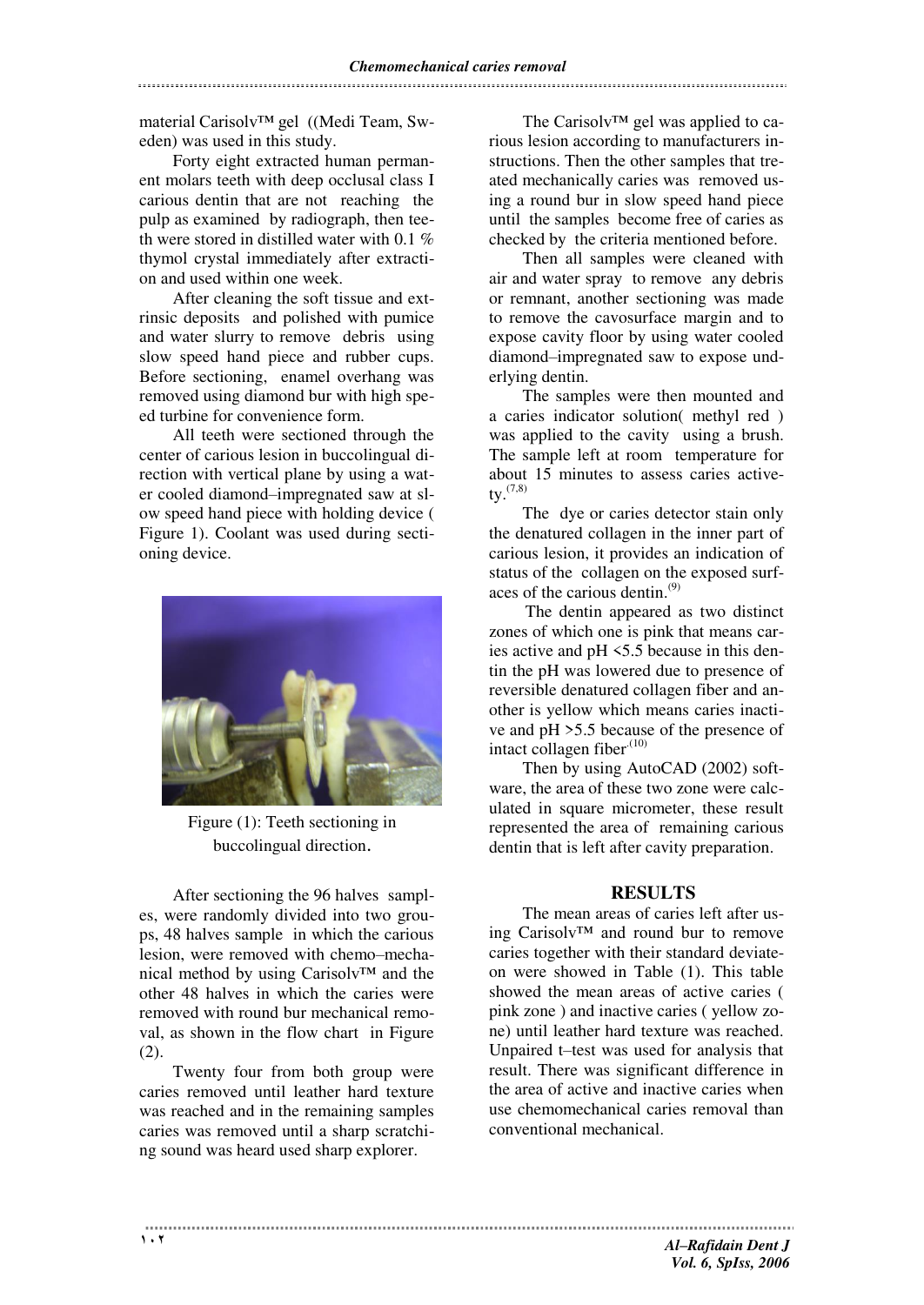

Figure (2) : The Design For the Main Study

| Table (1): The Mean and Standard Deviation for caries removal until leather |  |  |  |  |  |
|-----------------------------------------------------------------------------|--|--|--|--|--|
| hard texture was reached by using an unpaired t-test.                       |  |  |  |  |  |

|        | Mean $\pm$ SD ( $\mu$ m) <sup>2</sup>                |                                         |         |                 |
|--------|------------------------------------------------------|-----------------------------------------|---------|-----------------|
|        | <b>Caries removed with</b><br>Carisolv <sup>Tm</sup> | <b>Caries removed with</b><br>round bur | t–value | <i>P</i> –value |
| Pink   | $378.00 + 75.63$                                     | $298.25 + 69.01$                        | 2.70    | Significant     |
| Yellow | $175.42 + 49.14$                                     | $128.92 + 51.26$                        | 2.27    | Significant     |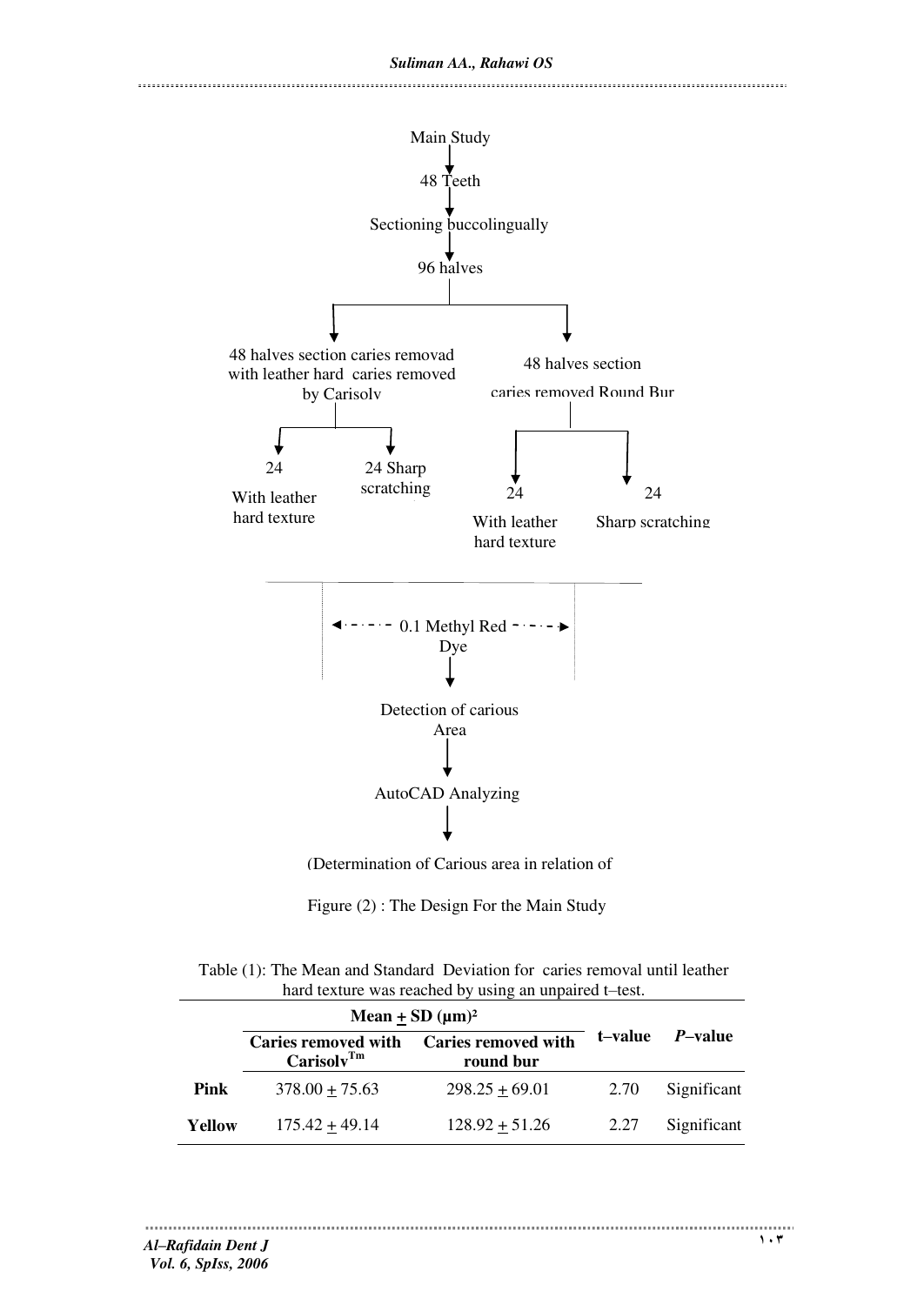Table (2) showed the mean and standard deviation of area of caries left after using Carisolv™ or round bur using the criteria of a sharp scratching sound after com-

plete removal of caries, statistical analysis showed significant difference when use chemomechanical method by Carisolv™ gel.

| Table (2): The Mean and Standard Deviation between caries removal with Carisoly <sup>TM</sup> |
|-----------------------------------------------------------------------------------------------|
| and round bur until scratchinging sound was heard.                                            |

|        | Mean + SD $(\mu m)^2$                                |                                         |         |                 |
|--------|------------------------------------------------------|-----------------------------------------|---------|-----------------|
|        | <b>Caries removed with</b><br>Carisolv <sup>Tm</sup> | <b>Caries removed with</b><br>round bur | t–value | <i>P</i> -value |
| Pink   | $365.92 + 77.44$                                     | $278.67 + 89.93$                        | 2.55    | Significant     |
| Yellow | $179.83 + 51.16$                                     | $127.58 + 63.36$                        | 2.22    | Significant     |

The mean areas of caries left when use Carisolv™ with their standard deviateon when use the criteria of leather hard texture and when use the criteria of a sharp scratching sound was heard, statistical analysis showed no significant difference between the two groups in the two criteria using unpaired t–test, this comparison was shown in Table (3).

| Table (3): Represent Comparison of caries removal by Carisolv <sup>TM</sup> until |  |  |
|-----------------------------------------------------------------------------------|--|--|
| leather hard texture and sharp scratching sound was reached.                      |  |  |

|        | Mean $\pm$ SD    |                  |         |                 |  |
|--------|------------------|------------------|---------|-----------------|--|
|        | G1               | G <sub>2</sub>   | t–value | <i>P</i> -value |  |
| Pink   | $378.00 + 75.63$ | 365.92+77.44     | 0.39    | Not Significant |  |
| Yellow | $175.42 + 49.14$ | $179.83 + 51.16$ | 0.22    | Not Significant |  |
|        |                  |                  |         |                 |  |

G1: Until leather hard texture was reached; G2: Until sharp scratching sound was reached

The comparison between the two criteria of leather hard and sharp scratching sound. were shown in Table (4), this table showed the mean areas of caries left when use round bur with their standard deviateon

Table (4): Represent Comparison of caries removed by conventional mechanical until either leather hard texture was reached( group one) or sharp scratching sound was heard( group two) by using round bur

| t–value | p-value         |
|---------|-----------------|
| 0.60    | Not Significant |
| 0.06    | Not Significant |
|         |                 |

G1: Leather hard texture was reached; G2: Sharp scratching sharp scratching

Figure (3) showed the area of active caries ( pink zone) and inactive caries ( yellow zone) after caries removal using Carisolv™ until a sharp scratching sound was heard, that the mean area of pink zone significant more than yellow zone.

Figure(4) showed the area of active and inactive caries left using round bur until a sharp scratching sound was heard.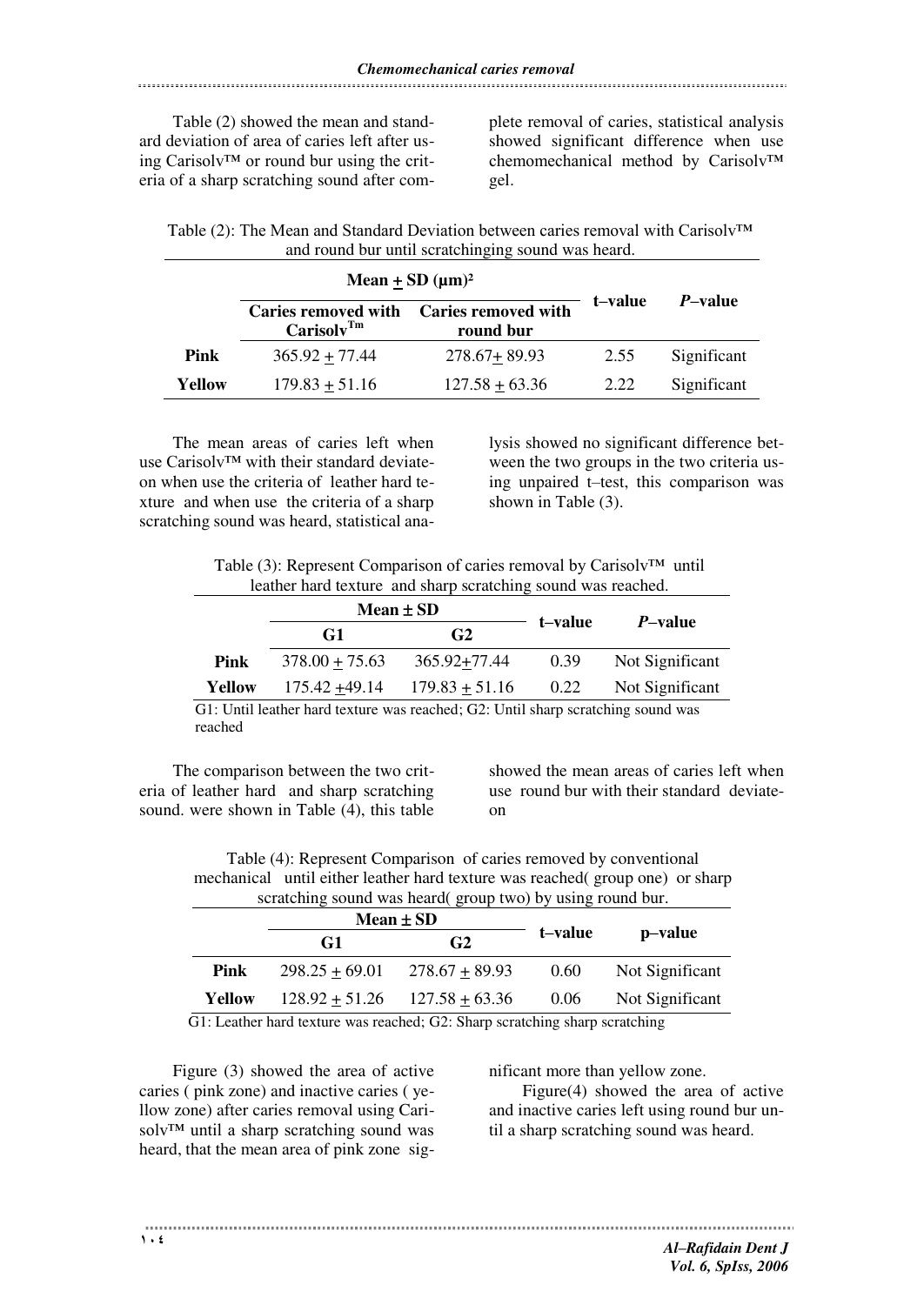

Figure (3): Cross–section through ne after caries removed chemomechanical using Carisolv™ until leather hard texture was reached.

#### **DISCUSSION**

The data of the current study agreed with that the results of many clinical studies in which Carisolv™ left more surface areas residual carious dentin when used as a chemo–mechanical caries removal than conventional mechanical.(11,12)

The amount of caries left in the current study agreed with the results obtained by Splieth *et al.*<sup>(13)</sup> in which caries removal using Carisolv™ gel as a chemo–mechanical method leave up to a mean of 50µm more carious dentin than round bur, the result of this study showed that Carisoly ™ when used as chemo–mechanical caries removal, leave surface area of remaining carious dentin up to 70µm² than round bur when used as conventional mechanical method of caries removal.

In this study, the caries removal techniques used two criteria, either leather hard texture or a sharp scratching sound, using a sharp explorer, statistical analysis show there is no difference between the two criteria and this results disagreed with the results by Splieth  $(13)$  in which the leather hard texture leave more carious dentin than a sharp scratching sound and this difference in the result or disagreement attributed to many different factors, one of these factor is the time of the Carisolv™ application in Splieth *et al.*,<sup>(13)</sup>study used  $30$  seconds while in this study one minute was used, another causes may be the temperature and the number of the samples.

In this study, the chemo–mechanical gel was a developed one from Caridex™



Figure (4): Cross–section through cavity floor show pink and yellow zone after caries removed conventional mechanical using round bur until leather hard texture was reac-hed

in which Carisolv™ contain 0.25 % sodium hypochlorite while Caridex™ conation 0.5 % sodium hypochlorite, this large amount of sodium hypochlorite can lead to softening of collagen fibers in normal dentin or in the inner part of caries dentin and was regarded as aggressive solution. Many clinical studies support the explanation for the amount of remaining caries dentin after chemo–mechanical method not to be removed in which, Carisolv™ gel disolve only denatured collagen in carious dentin and leave intact or reversible demineralized collagen in demineralized inner area of carious dentin that can later be remineralised i.e. harden and thus does not have to be removed from biological point of view especially when dentin bonding agent are subsequently used. $(14,15,16)$ 

In relation to activity of dye and the amount of calculating area to the amount of caries that present in each sample, the study by Nakagema et al.<sup>(9)</sup> showed that dye only provides an indication of status of the collagen fibers on the exposed surface of carious dentin, in another study by Boston<sup> $(17)$ </sup> showed that this dye apparently stain the denatured collagen fibers in remaining dentin after caries removal, so the results of no significant difference this study agreed with these studies in which dye only stain denatured collagen fibers so if caries lesion large or small doesn't affect activity of dye.

In some areas the dye appear as low in activity this due to presence of bacteria in carious lesion but the dye doesn't stain